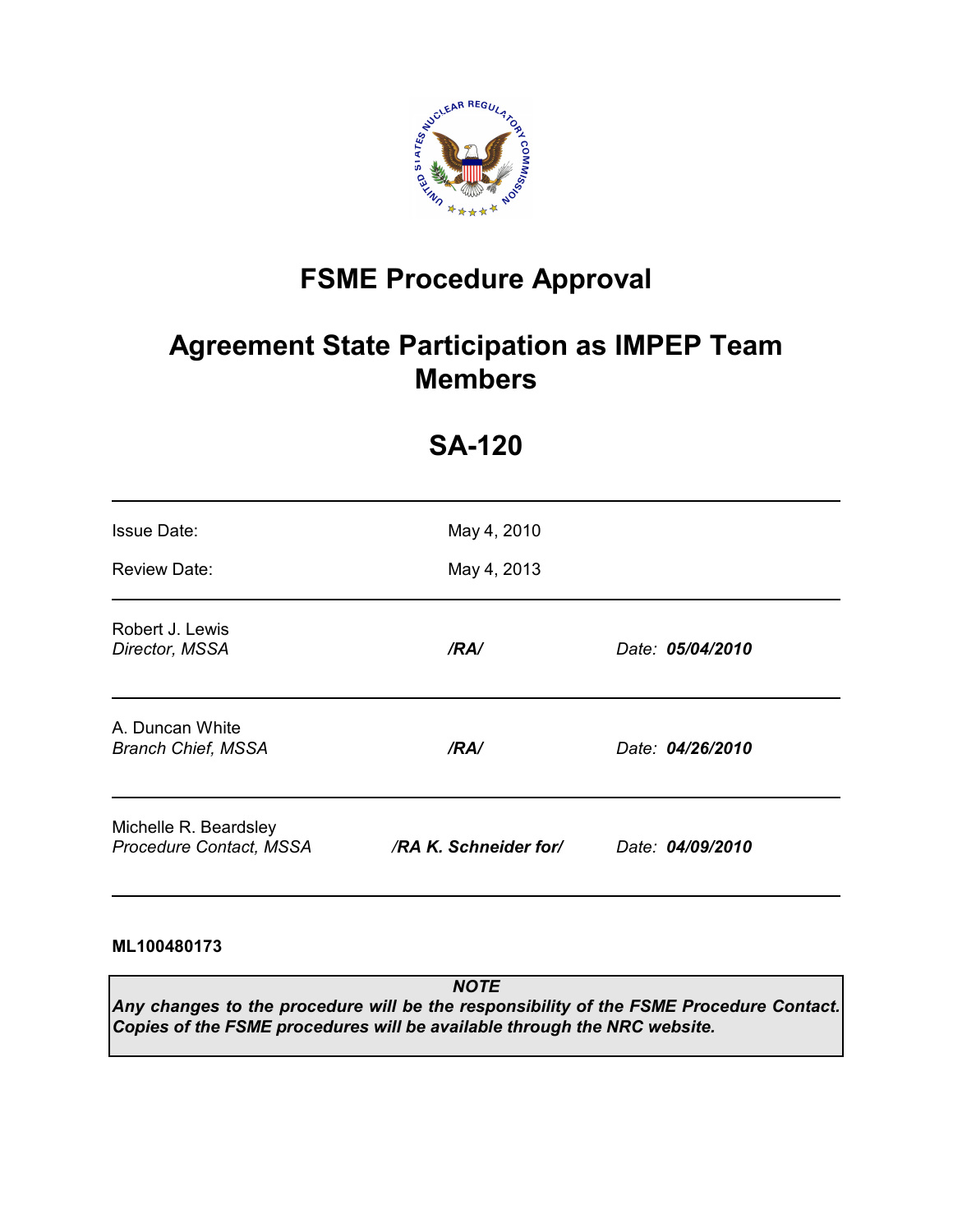

**Procedure Title**: *Agreement State Participation as IMPEP Team Members* 

**Page: 1 of 4** 

**Issue Date: 5/4/2010** 

**Procedure Number: SA-120** 

## **I. INTRODUCTION**

This document describes the procedure for the coordination, recruitment and participation by Agreement State staff as Integrated Materials Performance Evaluation Program (IMPEP) team members by the Office of Federal and State Environmental Management Programs (FSME) and the Organization of Agreement States (OAS).

## **II. OBJECTIVE**

To provide guidance, to both FSME and OAS on the recruitment and coordination of Agreement State participants on IMPEP teams.

#### **III. BACKGROUND**

It is the policy of the U.S. Nuclear Regulatory Commission (NRC) to evaluate the NRC's regional materials programs and Agreement States' radiation control programs in an integrated manner. Ten to twelve IMPEP reviews are conducted in most years. Agreement State staff participates as members of the IMPEP team in accordance with Management Directive (MD) 5.6, *Integrated Materials Performance Evaluation Program* and MD 5.10, *Formal Qualifications for Integrated Materials Performance Evaluation Program Team Members*.

## **IV. ROLES AND RESPONSIBILITIES**

- A. OAS Executive Board:
	- 1. Designates an OAS member to work with the IMPEP Project Manager, FSME, in the recruitment and coordination of Agreement State staff for IMPEP reviews.
	- 2. Sets a year by year term of service given approval of the volunteer's management and the OAS Executive Board.
	- 3. Coordinates any interest by Agreement States to participate in IMPEP with FSME.
	- 4. Identifies candidates for IMPEP teams prior to annual training.
- B. Director, Division of Materials Safety and State Agreements:

Provides training opportunities for new team members, which includes funding for travel.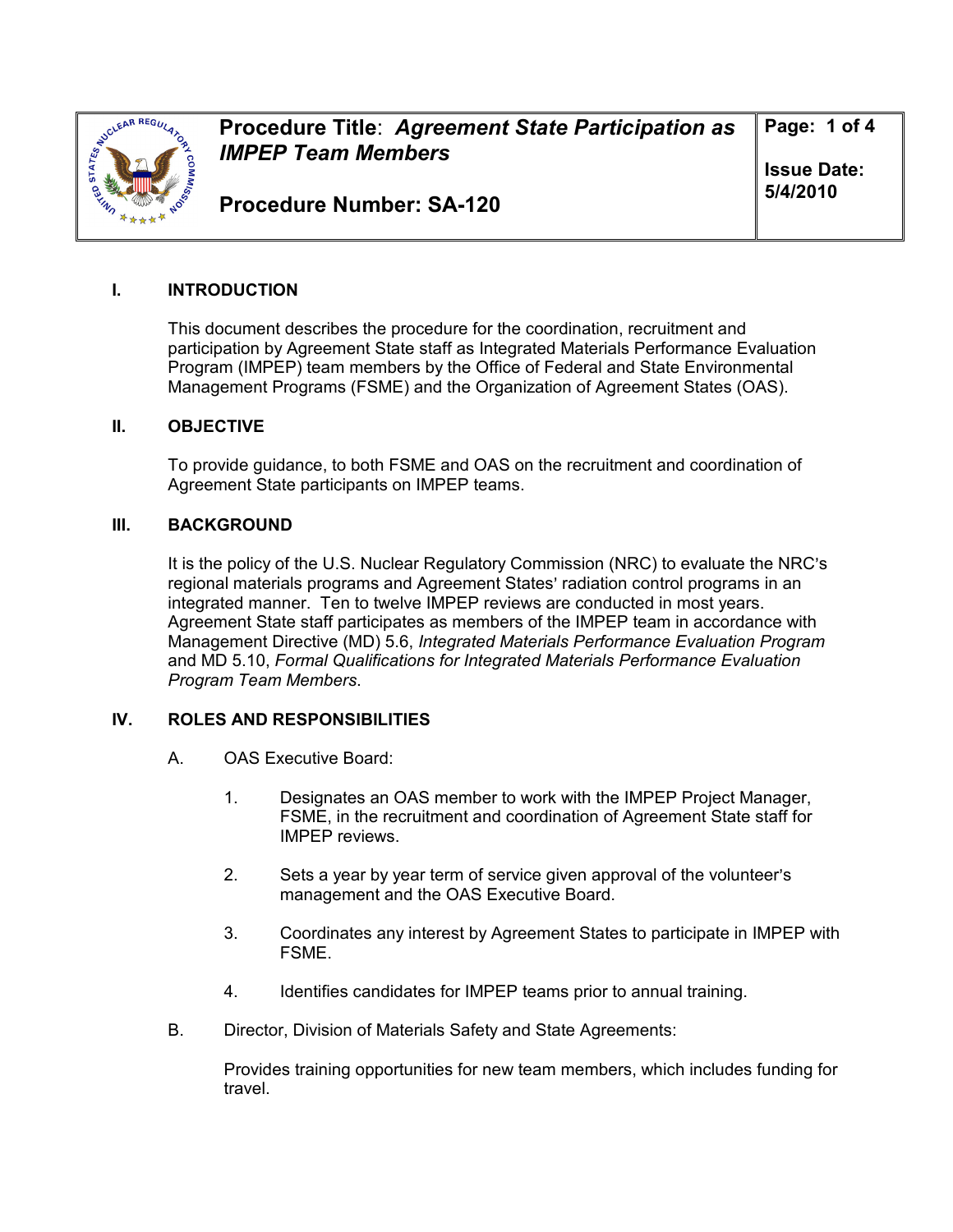C. Agreement State Programs Branch Chief

Designates the IMPEP Project Manager responsible for recruitment and coordination, with the OAS designee, on Agreement State participation in IMPEP reviews.

- D. IMPEP Project Manager:
	- 1. Provides training for new team members.
	- 2. Maintains a list of team members and provides coordination for IMPEP reviews.
- E. Agreement State team members:
	- 1. Will be available for approximately 1-2 IMPEP reviews per year.
	- 2. Will attend training and submit qualifications to the IMPEP Project Manager for coordination per MD 5.10.

## **V. GUIDANCE**

- A. OAS designee:
	- 1. Will provide recruitment guidance to interested Agreement States, including unsolicited interest by Agreement States outside of normal recruitment cycle.
	- 2. Will decide the timing of recruitment in coordination with FSME.
	- 3. Will set commitments on a year to year basis given approval of volunteer's management and the OAS Executive Board.
- B. IMPEP Project Manager:
	- 1. Will coordinate the annual IMPEP schedule and resource needs for Agreement State participation in IMPEP reviews through a monthly teleconference to OAS and as necessary with the OAS designee.
	- 2. Will provide details on the timing, funding and expectations of annual training.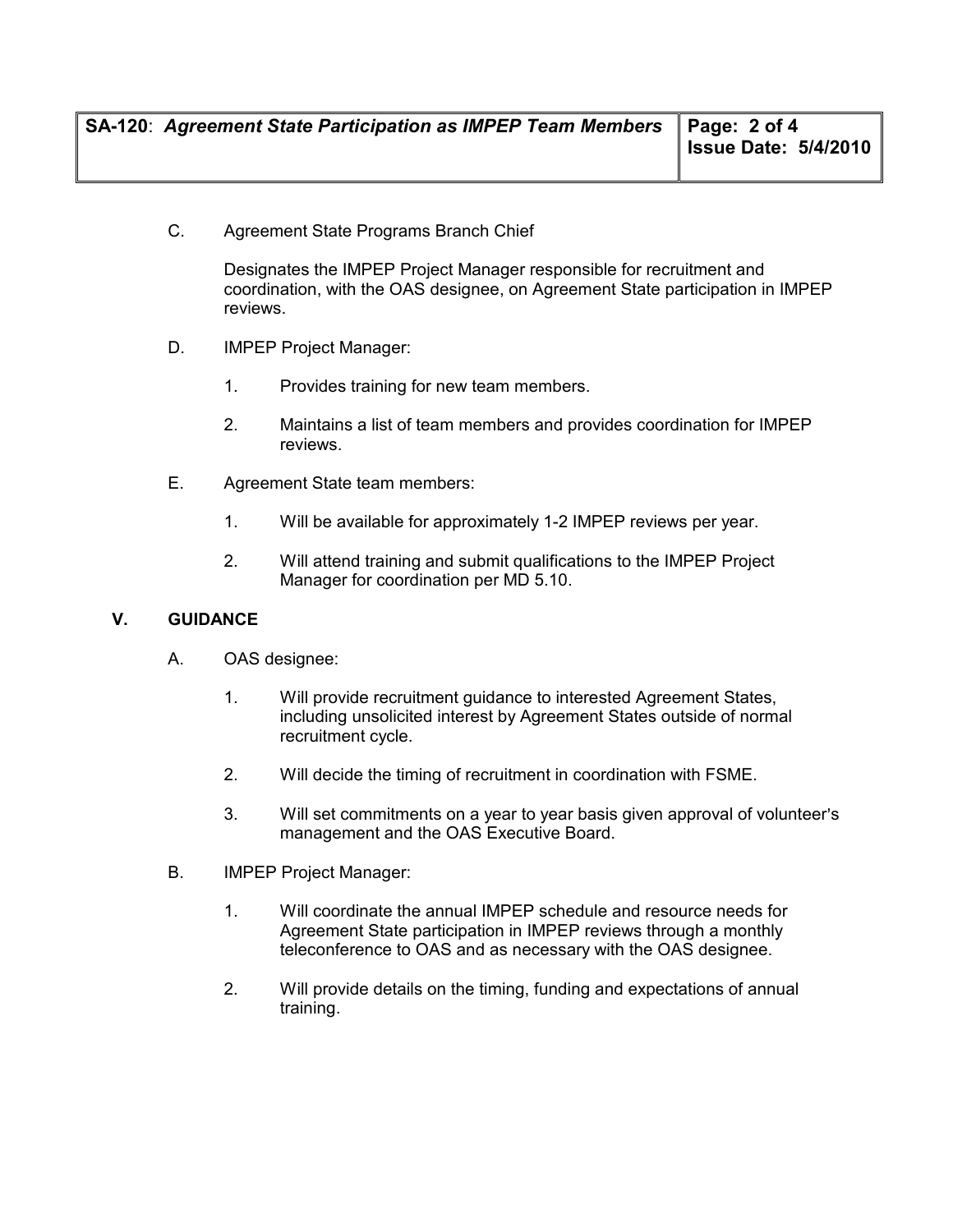- C. Agreement State team members:
	- 1. Will use the guidance for preparing, conducting and reporting results of IMPEP reviews provided in FSME Procedure SA 100, *Implementation of the Integrated Materials Performance Evaluation Program*.
	- 2. Will use the guidance for reviewing individual common and non-common indicators, provided in the following FSME Procedures:

 SA-101, *Reviewing the Common Performance Indicator, Status of Materials Inspection Program*; SA-102, *Reviewing the Common Performance Indicator, Technical Quality of Inspections;*  SA-103, *Reviewing the Common Performance Indicator, Technical Staffing and Training*; SA-104, *Reviewing the Common Performance Indicator, Technical Quality of Licensing Actions*; SA-105, *Reviewing the Common Performance Indicator, Technical Quality of Incident and Allegation Activities;* SA-107, *Reviewing the Non-Common Performance Indicator, Compatibility Requirements*; SA-108, *Reviewing the Non-Common Performance Indicator, Sealed Source and Device Evaluation Program;*  SA-109, *Reviewing the Non-Common Performance Indicator, Low-Level Radioactive Waste Disposal Program;* and SA-110, *Reviewing the Non-Common Performance Indicator, Uranium Recovery Program.*

- 3. Will be expected to commit approximately 4 weeks per review (significant problems identified in specific reviews may take additional resources).
- 4. Will be expected to participate in the Management Review Board meeting held approximately 104 days after the completion of the IMPEP review. (Attendance can be in person, by telephone or video teleconference).

## **VI. APPENDIXES**

Not Applicable

## **VII. REFERENCES**

- 1. Management Directive (MD) 5.6, *Integrated Materials Performance Evaluation Program.*
- 2. Management Directive (MD) 5.10, *Formal Qualifications For Integrated Materials Performance Evaluation Program Team Members*.